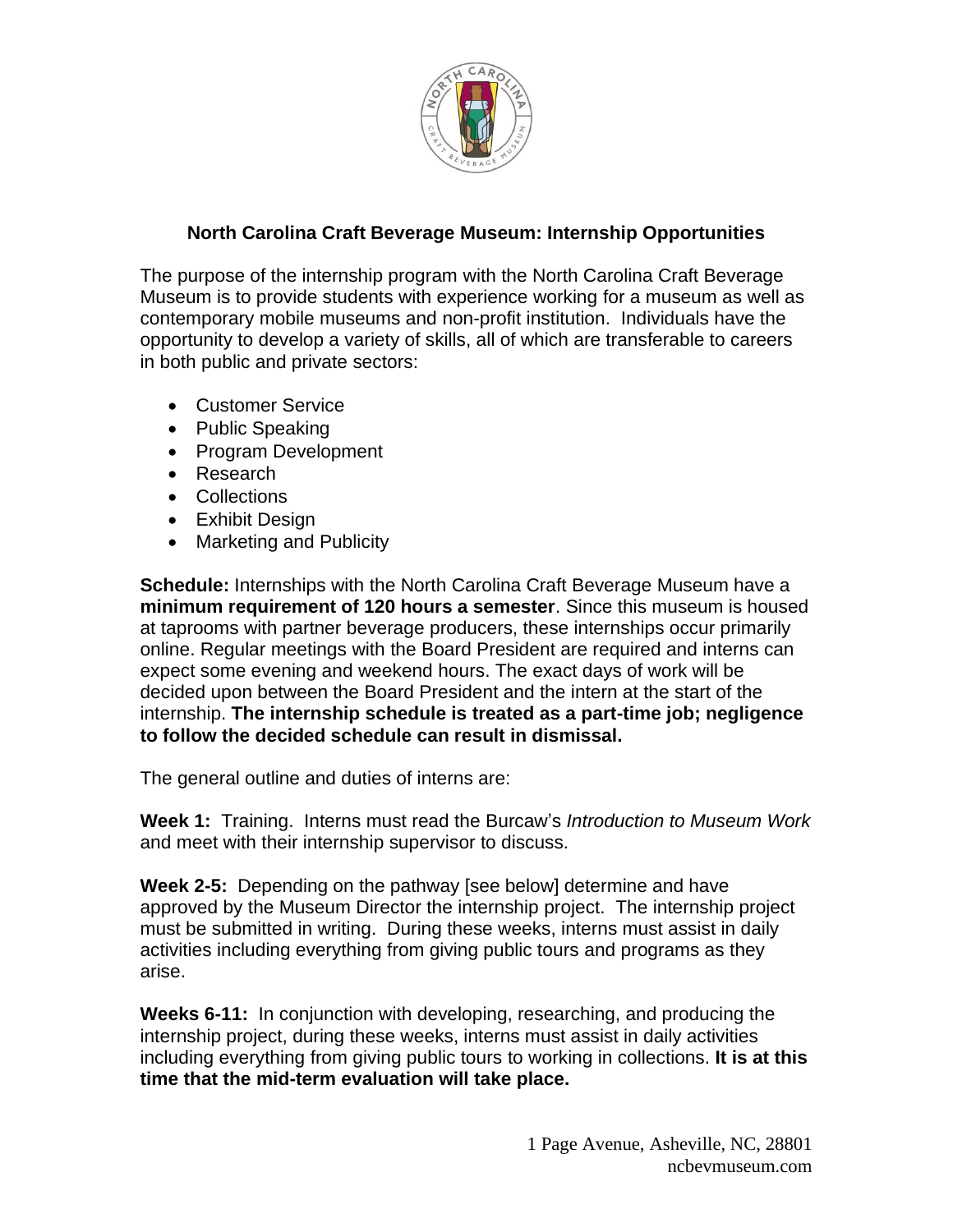

**Weeks 12-16**: Complete and present internship project. Participate in an internship self-evaluation session with the Museum Director.

# **Additional Requirements:**

#### **Facebook Post**

As a mobile museum, the North Carolina Craft Beverage Museum uses social media to connect across the state. We make daily posts on everything from happenings at the museum to historical topics or featuring an artifact. Please familiarize yourself with the museum's social media. Become a friend and look at the posts that we put up. Which ones get the most hits and are more popular?

Two posts should be submitted to the Museum Director weekly. Posts may be inspired by research at the museum. Maybe you find out something new about an artifact in our collection. Maybe you get an interesting question from the public. Our posts have been on everything from pictures of puppies to special artifacts.

Submit your posts before the beginning of your following week of work to kimberly.pfloyd@gmail.com

#### **There are two major pathways for interns with the North Carolina Craft Beverage Museum:**

- Education, Events, and Outreach
- Research, Exhibits, and Collections

### **Education, Events, and Outreach Pathway:**

Interns following the education pathway include things such as tours, a junior interpreter program or camps.

Interns on this pathway will complete a project that adds additional programming for the Museum. This could be anything from an education program for elementary students on North Carolina apples to programs for adults on vinegar or the history of beverages used as medicine.

If interns choose to work on such a project, responsibilities include:

- Completing research and making connection to North Carolina;
- Register and recruit participants;
- Create appropriate materials;
- Document, using photographs and text.